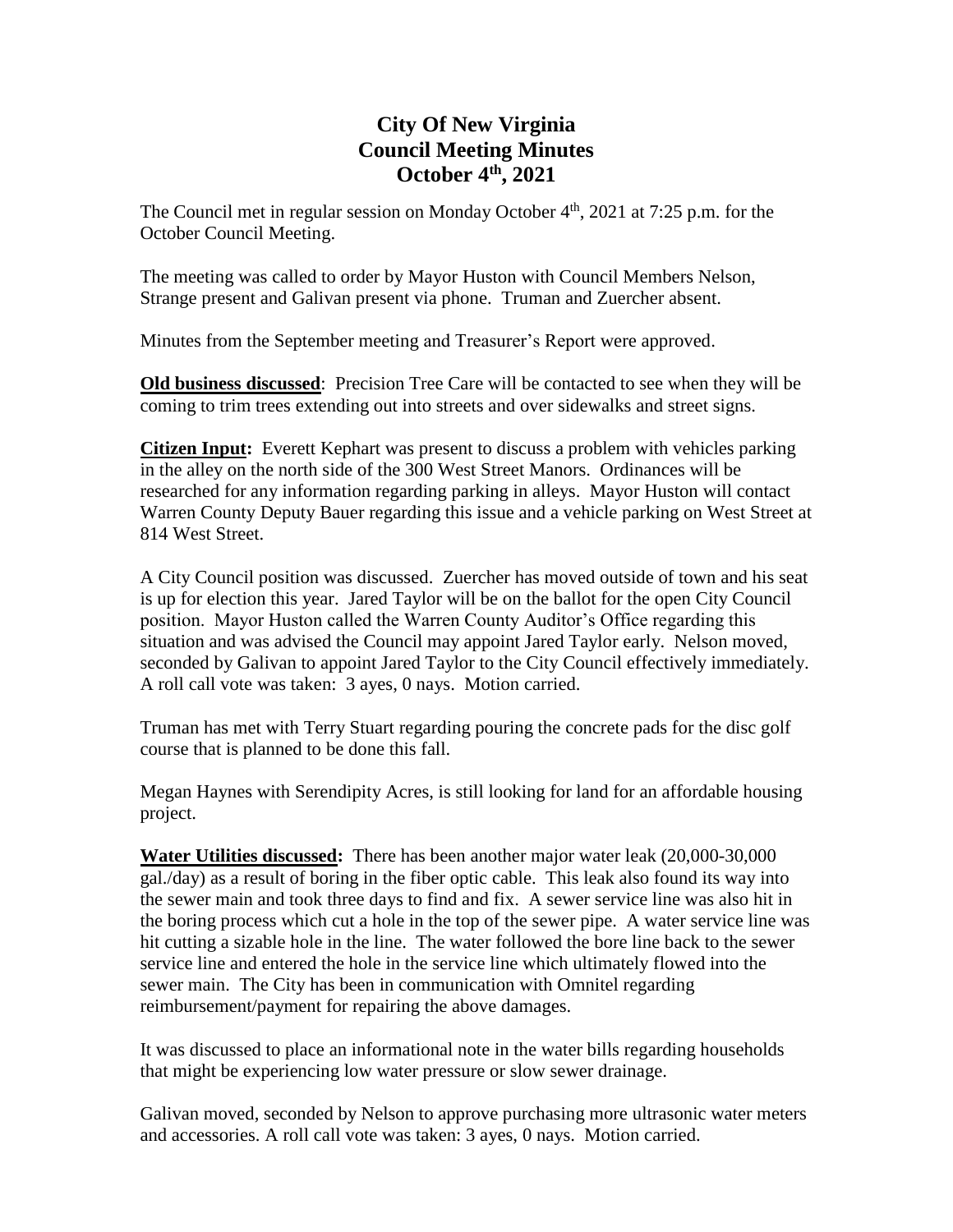**Law Enforcement: –** The report summary from the Sheriff's Office for the month of September was reviewed. Deputies received or initiated 5 calls for service during the month. Officers spent in excess of 34 hours in the City for the month. There were no citations and/or warnings written for traffic violations that occurred within the City of New Virginia proper.

**Fire Department Business:** Price quotes from Sandry Fire Supply for personal protective gear were reviewed. Strange moved, seconded by Nelson to approve the purchase of five sets of personal protective gear at a cost of \$15,840.00. A roll call vote was taken: 3 ayes, 0 nays. Motion carried.

The search continues for a good used pickup truck to be used as a second grass truck.

Galivan moved, seconded by Strange to pass and approve Resolution  $#2021-14-A$ RESOLUTION APPROVING UPDATE OF COMPREHENSIVE SOLID WASTE REDUCTION PLAN IN SATISFACTION OF SECTION 455B.306(1) OF THE CODE OF IOWA. A roll call vote was taken: 3 ayes, 0 nays. Motion carried.

## **GAMP FINANCIAL UPDATE**

### **October 4th , 2021**

Our rentals have been steady and we will have some youth groups back using the building. The GAMP PO box has been closed and all GAMP mailings have been changed over to the City's PO Box.

The movie night at GAMP Park was successful with a lot of positive comments. It is estimated there were around 50 to 60 people that attended. A BIG THANK YOU to the New Virginia Lions Club for handing out free popcorn and goody bags for the kids.

Repairs need to be made to the top of the flag pole at GAMP Park. This will be researched by Mayor Huston.

## **NEW VIRGINIA PLAYGROUND COMMITTEE UPDATE**

The Playground Committee was informed the City would pay the \$1800.00 for the sign. The Committee will move forward with the purchase of the sign. The Committee has not been able to schedule a meeting yet to finalize the sign project as well as the memorial tree. Account balance \$2510.82.

## **KEEP IOWA BEAUTIFUL PROGRAM**

The account balance is \$1,934.72. The Hometown Pride Committee received a donation of \$103.00 from John and Lori Lawyer from a donation can at their ice cream truck during the September truck pull. A BIG THANK YOU to John and Lori for their donation.

Strange moved, seconded by Nelson to set October 30<sup>th</sup>, 2021 as Trick or Treat Night in New Virginia from 5:30 to 7:30pm.